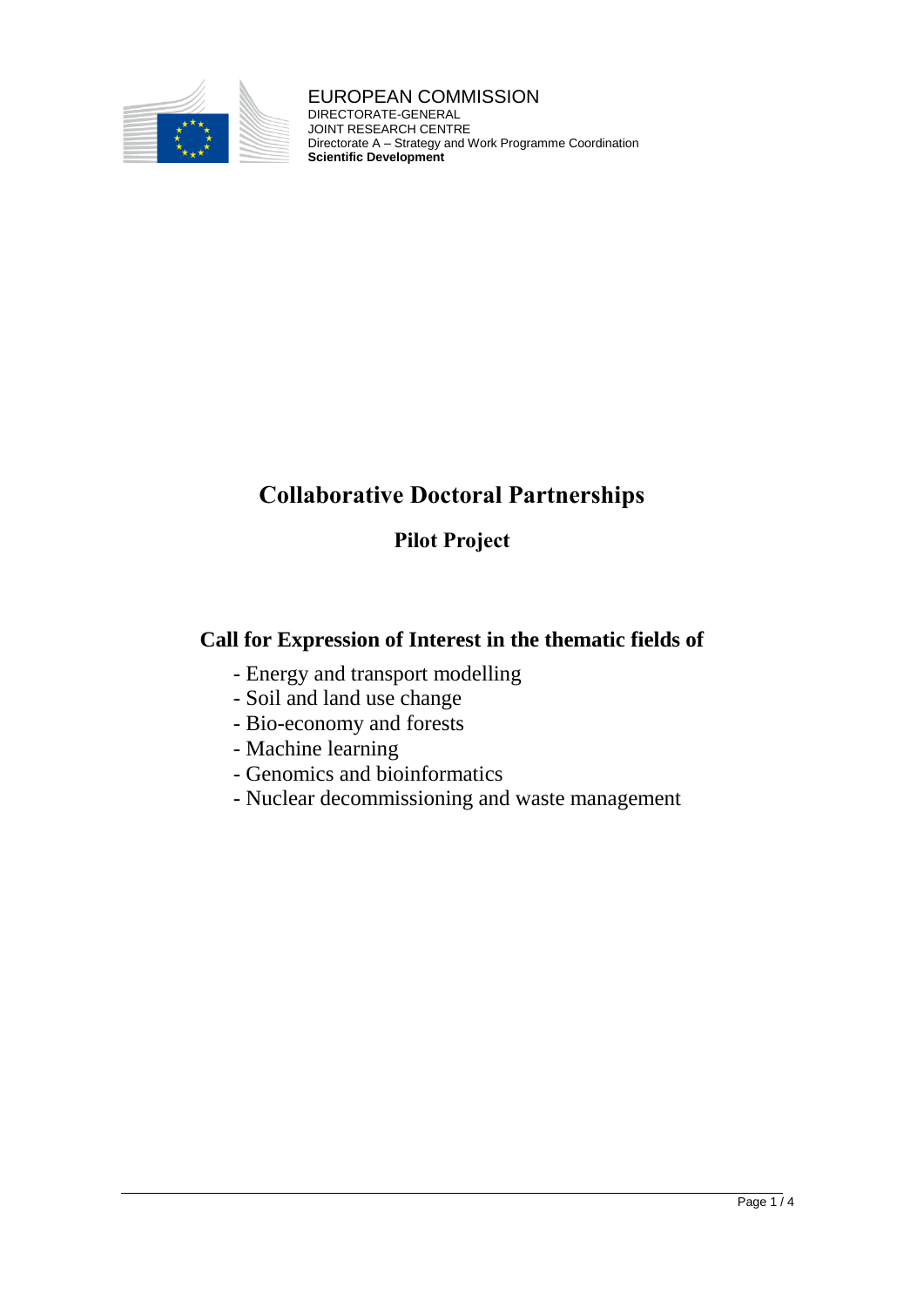#### **1. ORGANISATION LAUNCHING THE CALL**

European Commission, Directorate-General Joint Research Centre (hereof referred to as the "JRC"), E-mail: [jrc-cdp@ec.europa.eu](mailto:jrc-cdp@ec.europa.eu?subject=CDP)

The JRC is the science and knowledge service of the European Commission and supports EU policies with independent evidence. Strategically placed between the scientific and policy spheres, the JRC has a specific mission in reinforcing evidence-based approaches in policymaking. Education and training activities are an integral part of the JRC work that builds on the organisation's robust research capacity.

### **2. OBJECTIVE AND SCOPE OF THE CALL**

The JRC is calling for Expression of Interest from higher education institutions from Member States and countries associated to Horizon 2020 to participate in a **new initiative of Collaborative Doctoral Partnerships** (hereof referred to as CDP).

The importance of science-based evidence for policy making is increasingly recognised by decision makers and finds resonance in academia. In order to enhance the science-policy link, the JRC is offering a new collaborative CDP scheme to higher education institutions to benefit from a strategic, win-win collaboration with the JRC. The scheme will allow the institutions to gain a better understanding of research needs throughout the policy cycle while at the same time providing the JRC with innovative research input and exchange of information with leading institutions in the field.

### **Objective**:

To establish strategic collaborations in selected thematic fields with higher education institutions characterised by research excellence and international reputation in the field in order to

- train a new generation of doctoral graduates in science and technology with a focus on the science-policy interface, able to understand the research needs at different stages of the policy cycle, capable of providing scientific support to policy and of using transferable skills in science communication and knowledge management.

- co-develop, co-host and co-supervise doctoral studies between higher education institutions and the JRC

- strengthen collaboration between the JRC and higher education institutions by promoting mutual enhancement of related skills and competences, combining existing knowledge and capacities, and enhancing networking in key scientific areas.

#### **Scope:**

- CDP will lead to the award of doctoral degree by the higher education institution, based on doctoral studies co-designed, co-hosted and co-supervised by the JRC. The CDP will be recognised in the diploma or a supplement to the diploma as well as a specific reference to JRC in the thesis.
- CDP will raise excellence and extend the traditional academic research training by incorporating a science-policy interface dimension into doctoral studies and by equipping young researchers with a balanced combination of research-related competencies transferable to policy making.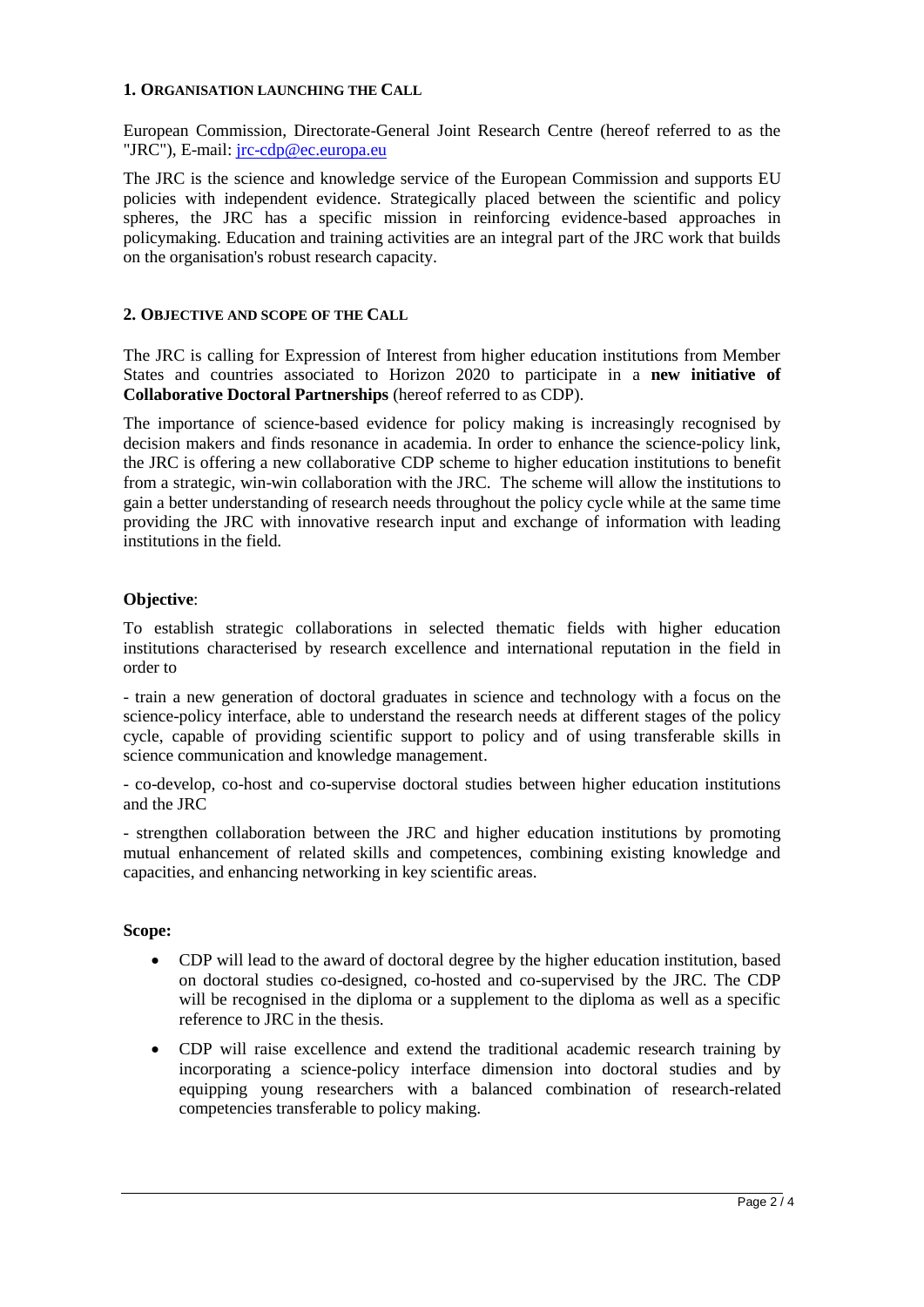#### **Collaborative Scheme:**

- CDP does not involve exchange of money between the JRC and the selected institution. Costs are shared according to the stay of the doctoral student in the respective institution. While students stay in the JRC, the JRC will cover their costs including the salary, necessary training and work-related travel costs.
- The time for doctoral students to stay in the JRC can range between one and three years. The time of stay of the candidates shared between the relevant higher education institution and the JRC will be subject of individual agreements between the Parties. $1$

# **3. APPLICATION PROCEDURE**

Higher education institutions with departments or institutes interested in the scheme must apply before **15 March 2017** by electronic means only using the standard application form which can be found at the following web addresses: [https://ec.europa.eu/jrc/en/working-with](https://ec.europa.eu/jrc/en/working-with-us/collaborative-doctoral-partnerships)[us/collaborative-doctoral-partnerships](https://ec.europa.eu/jrc/en/working-with-us/collaborative-doctoral-partnerships)

Applications for each thematic area will be assessed separately.

Incomplete forms will be rejected.

All requests for additional information may be sent to  $irc\text{-}cdp@ec.curopa.eu$ 

Following the submission of applications from the interested institutions, the institutions will be selected by the JRC.

After the selection of the institutions, separate collaboration agreements will be signed between the JRC and each of the selected institutions. These are envisaged to have an initial duration of 5 years.

The progress of the work will be regularly reviewed by both Parties.

After conclusion of the collaboration agreement, a detailed work plan shall be co-developed and established with each selected partner. The work plan that should be finalised and agreed between the JRC and each selected institutions separately will include, inter alia, the following steps:

- co-selection of doctoral thesis topics

- decision of the names of the co-supervisors (from the selected institution and the JRC)

- definition of the criteria of selection for doctoral candidates. The criteria will be co-developed between the selected institution and the JRC.

- development of a research plan outlining the time that the PhD candidate will be hosted in JRC and the higher education institute respectively and the expected outcomes.

## **4. ENVISAGED TIMING**

1

Deadline for submission of applications: 15 March 2017

Announcement of selected institutions: 30 April 2017

Signature of collaboration agreements: within 6 months of start of negotiations on 30 April 2017